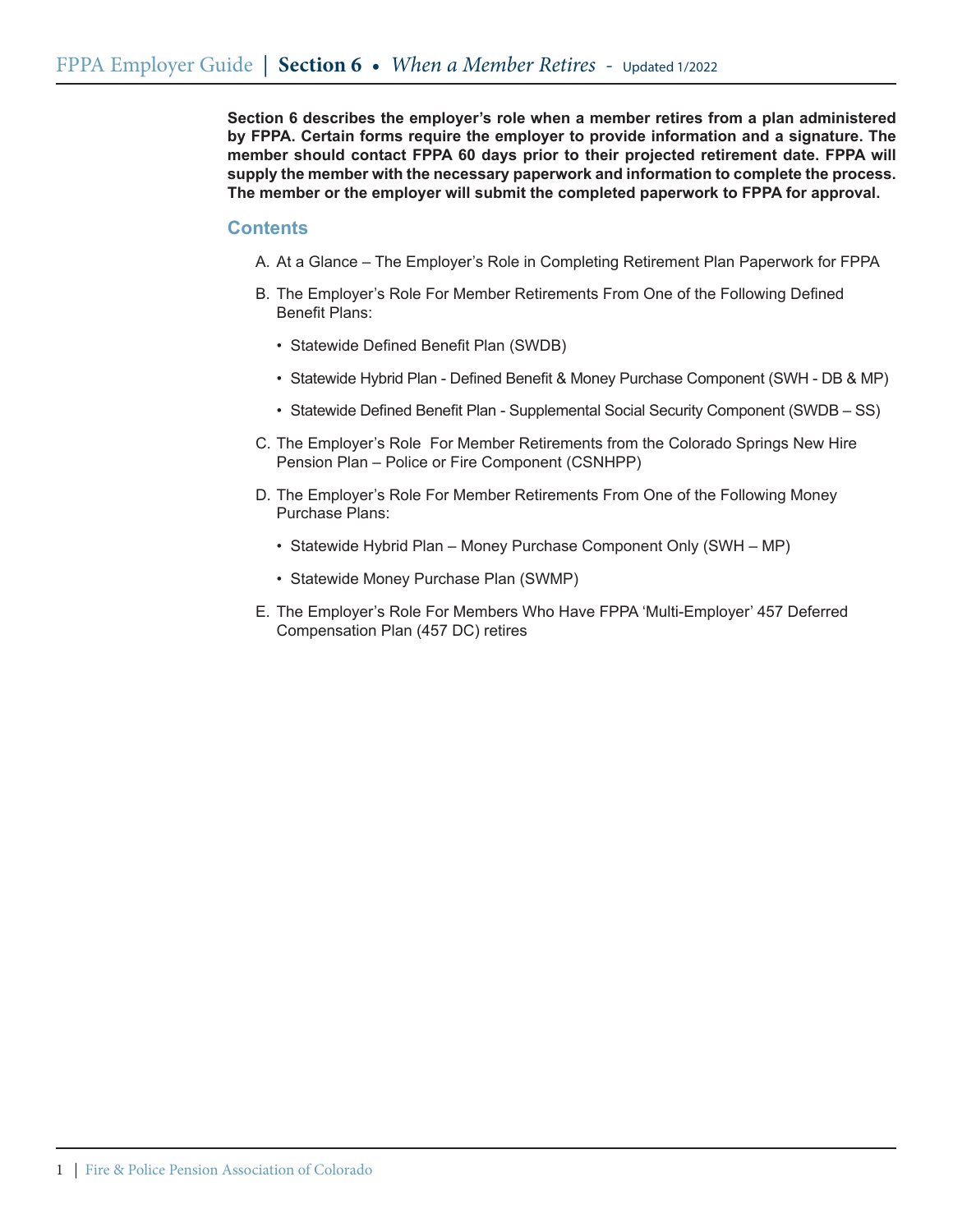# **A. At a Glance – The employer's role in completing retirement plan paperwork for FPPA**

Some of the retirement plans administered by FPPA require the employer to complete and/or sign the retirement application. Below is a quick guide for the employer's role in retirement application processing for the various plans:

| <b>Retirement Plan</b> |                                                                                                          | <b>Employer's Role</b>                                                                                                                                 |
|------------------------|----------------------------------------------------------------------------------------------------------|--------------------------------------------------------------------------------------------------------------------------------------------------------|
| <b>SWDB</b>            | <b>Statewide Defined Benefit Plan (SWDB)</b>                                                             | Complete and sign the Employer Section of the<br><b>FPPA Defined Benefit System Retirement</b><br><b>Application</b>                                   |
| <b>SWH</b>             | Statewide Hybrid Plan - Defined Benefit &<br><b>Money Purchase Component (SWH)</b>                       | Complete and sign the Employer Section of the<br><b>FPPA Defined Benefit System Retirement</b><br><b>Application</b>                                   |
| <b>SWDB-SS</b>         | <b>Statewide Defined Benefit Plan:</b><br><b>Social Security Supplemental Component</b><br>$(SWDB - SS)$ | Complete and sign the Employer Section of the<br><b>FPPA Defined Benefit System Retirement</b><br><b>Application</b>                                   |
| <b>CoSprgs Police</b>  | <b>Colorado Springs New Hire Pension Plan:</b><br><b>Police Component (CSNHPP - Police)</b>              | Complete and sign the Employer Section of the<br><b>Colorado Springs New Hire Plan - Fire &amp; Police</b><br><b>Components Retirement Application</b> |
| <b>CoSprgs Fire</b>    | <b>Colorado Springs New Hire Pension Plan:</b><br><b>Fire Component (CSNHPP - Fire)</b>                  | Complete and sign the Employer Section of the<br><b>Colorado Springs New Hire Plan - Fire &amp; Police</b><br><b>Components Retirement Application</b> |
| <b>SWH-MP Only</b>     | <b>Statewide Hybrid Plan -</b><br><b>Money Purchase Only (SWH - MP Only)</b>                             | There are no forms for employers to complete or sign.                                                                                                  |
| <b>SWMP</b>            | <b>Statewide Money Purchase Plan (SWMP)</b>                                                              | There are no forms for employers to complete or sign.                                                                                                  |
| <b>457 DC</b>          | FPPA 'Multi-Employer' 457 Deferred<br><b>Compensation Plan (457 DC)</b>                                  | There are no forms for employers to complete or sign.                                                                                                  |

## **B. The employer's role for member retirements from one of the following Defined Benefit Plans:**

- **• Statewide Defined Benefit Plan (SWDB)**
- **• Statewide Hybrid Plan Defined Benefit & Money Purchase Component (SWH), or**
- **• Statewide Defined Benefit Plan Social Security Supplemental Component (SWDB SS)**

The employer's role is to complete and sign the Employer Section of the FPPA Defined Benefit System Retirement Application. If the member had multiple concurrent employers, each employer must complete the Employer Section of the application. The member or employer will submit the application to FPPA for approval. The application is available from either FPPA's office or website at **https://fppaco.org/forms-active.html**

FPPA strongly encourages members to contact FPPA before deciding on a retirement date and submitting the retirement application so we can review the retirement process and service records with the member.